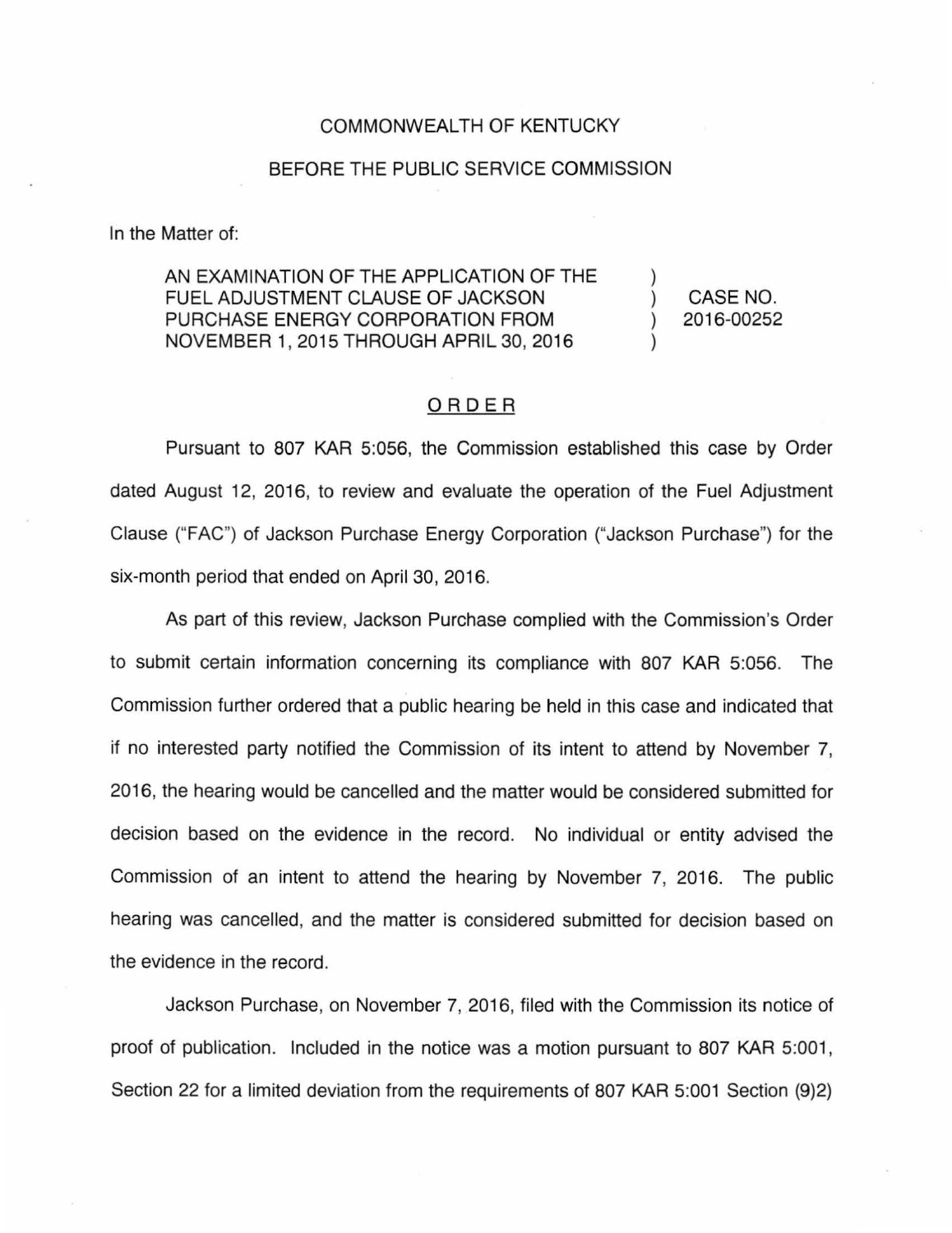requiring publication of notice of a hearing in a newspaper of general circulation in the areas that will be affected, "no less than seven (7) nor more than twenty-one (21) days prior to the hearing . . .. "

Jackson Purchase, as grounds for its motion, states that it caused notice of the hearing to be published in six newspapers of general circulation in its service areas. While, five of the newspapers timely published the notice, the sixth newspaper, the Livingston Ledger, published notice of the hearing on November 3, 2016, one day later than required. Jackson Purchase claims that through inadvertence and/or excusable neglect, it anticipated that the Livingston Ledger, like the other publications in the area, would publish the notice on November 2, 2016, and requests a limited deviation from this publication requirement. Jackson Purchase asserts that it attempted in good faith to comply with the publication requirement and that the day-late publication of the notice results in no prejudice.

The Commission, having considered the evidence in the record and being otherwise sufficiently advised, finds no evidence that Jackson Purchase has improperly calculated or applied its FAC charge. The Commission also finds that good cause exists to grant Jackson Purchase's request for a limited deviation from the publication requirements of 807 KAR 5:001, Section 9(2).

IT IS THEREFORE ORDERED that:

1. The charges and credits applied by Jackson Purchase through the FAC for the period November 1, 2015, through April 30, 2016, are approved.

2. Jackson Purchase's motion for limited deviation from the publication requirements of 807 KAR 5:001 , Section 9(2) as described herein is granted.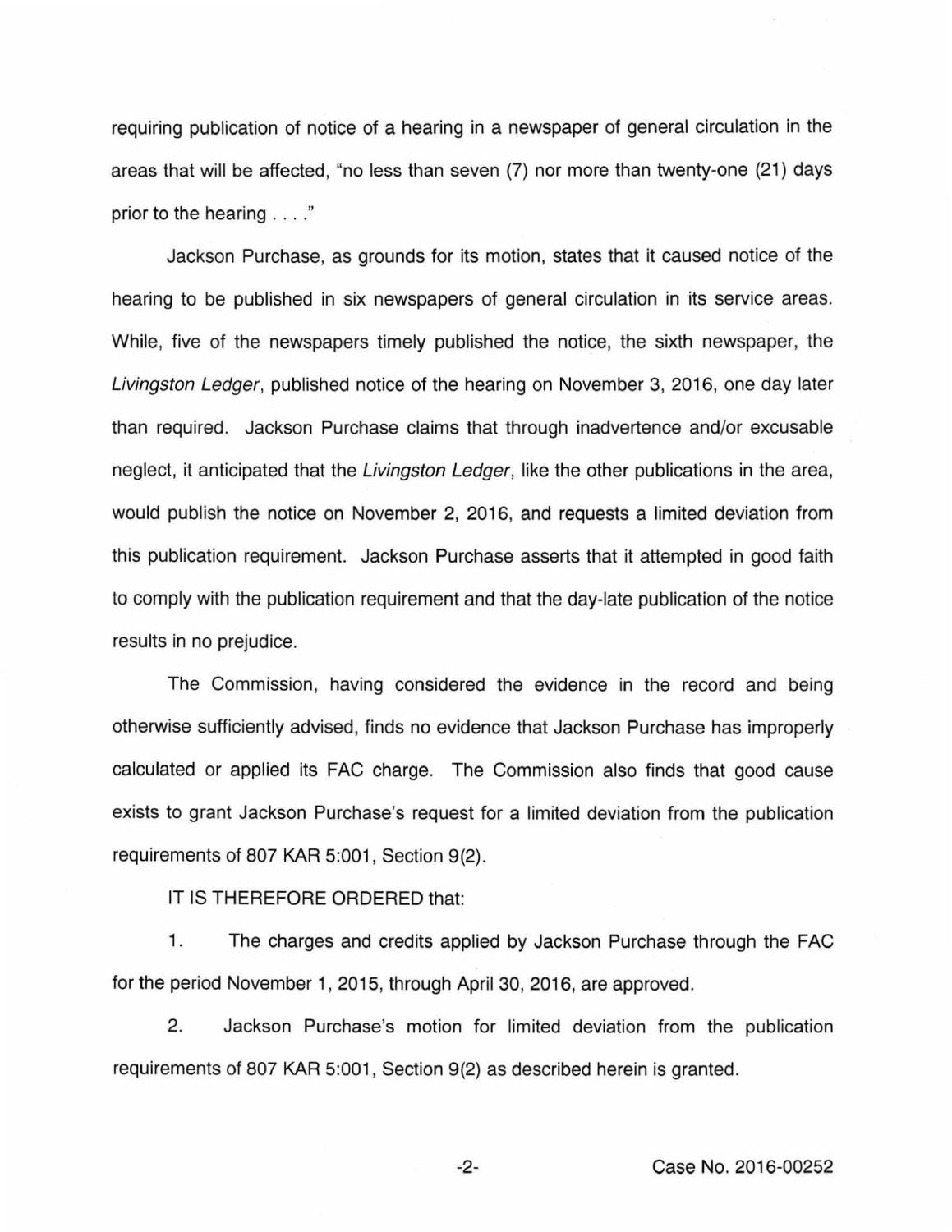By the Commission



ATTEST: thewe **Executive Director** 

Case No. 2016-00252